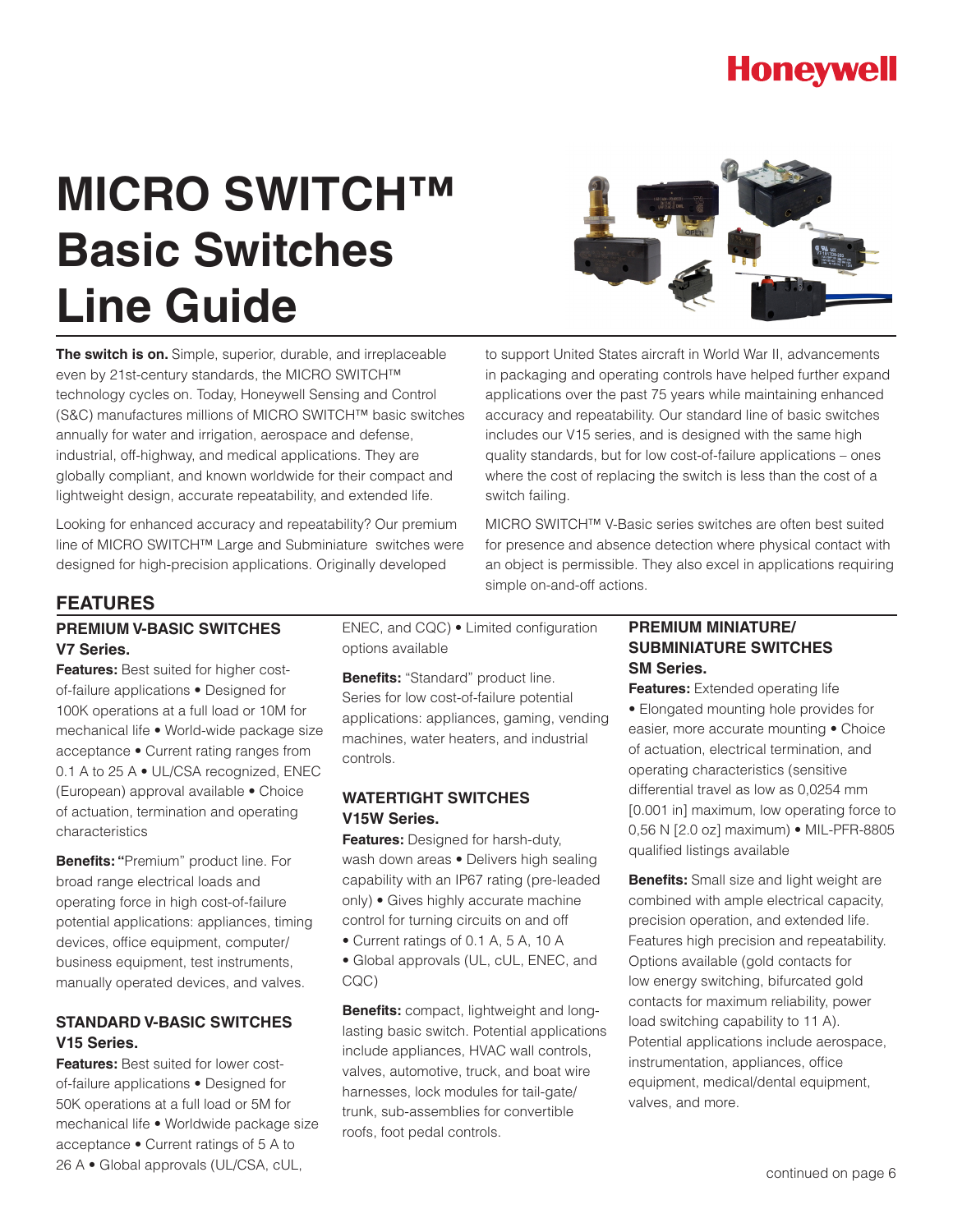## **MICRO SWITCH™ Basic Switches Line Guide**

#### **Products and solutions to meet**

**any need.** Honeywell S&C MICRO SWITCH™ premium and standard basic switches are precision snapaction mechanisms enclosed in accurately molded plastic cases. Each switch contains a spring and a set of contacts that convert mechanical energy applied to an actuator into an electrical output. And each regular size, miniature and subminiature basic switch is carefully manufactured and thoroughly inspected.

Honeywell S&C also offers a wide variety of actuators, terminations, circuitry configurations, electrical ratings, contact materials, operating characteristics and sealing — to provide amazing application flexibility. Potential sample applications include power load switching, dc motor and solenoid control, limit and control mechanisms, door interlock and multiple mounting configurations. While special application products include door interlocks that automatically cut power when service drawers are opened, as well as switches handling a variety of special electrical load requirements.



**V7 Series**

#### **Premium V-Basic Switc**

| hes |  |  |
|-----|--|--|
|     |  |  |

| Amp rating                   | $0.1$ A to 25 A                                                                  |
|------------------------------|----------------------------------------------------------------------------------|
| <b>Circuitry</b>             | SPDT, SPNO, SPNC                                                                 |
| <b>Operating force</b>       | $0.7$ oz max, to 14.6 oz max.                                                    |
| <b>Terminations</b>          | quick connect, pc board, pcb straight angle left                                 |
| <b>Actuators/Levers</b>      | pin plunger, straight, short flag, roller, sim. roller, curved tip, loop, paddle |
| <b>Voltage</b>               | 125 Vac, 250 Vac, 277 Vac                                                        |
| <b>Approvals</b>             | UL, CSA, ENEC                                                                    |
| <b>Operating temperature</b> | $-40$ °C to 82 °C [-40 °F to 180 °F]                                             |
| <b>Contacts</b>              | silver, silver cadmium oxide, gold                                               |
| <b>Housing material</b>      | PCT polyester thermoplastic                                                      |



| Amp rating                   | 5 A to 26 A                                                      | 0.1 A, 5 A, 10 A                                            |
|------------------------------|------------------------------------------------------------------|-------------------------------------------------------------|
| <b>Circuitry</b>             | SPDT, SPNO, SPNC                                                 | SPDT, SPNC, SPNO                                            |
| <b>Operating force</b>       | US: ≥100 g (16 A to 26 A);<br>AP: 15 g to 400 g (5 A to 26 A)    | 15 g, 25 g, 50 g, 100 g, 200 g                              |
| <b>Terminations</b>          | quick connect; direct wire connection with<br>no terminals, RAST | preleaded; terminals: 4,8 mm x 0.8 mm or<br>4,8 mm x 0.5 mm |
| <b>Actuators/Levers</b>      | pin plunger, straight, roller, sim. roller                       | pin plunger, straight, roller, sim. roller,<br>special      |
| <b>Voltage</b>               | 125 Vac. 250 Vac                                                 | 125 Vac. 250 Vac. 30 Vdc. 48 Vdc.                           |
| <b>Approvals</b>             | UL. cUL. ENEC. CQC                                               | UL. cUL. ENEC. CQC                                          |
| <b>Operating temperature</b> | $-25$ °C to 150 °C [-13 °F to 300 °F]                            | $-40$ °C to 85 °C [-40 °F to 185 °F]                        |
| <b>Contacts</b>              | silver cadmium oxide                                             | silver nickel, gold-plated option                           |
| <b>Housing material</b>      | PBT polyester thermoplastic                                      | PBT polyester thermoplastic                                 |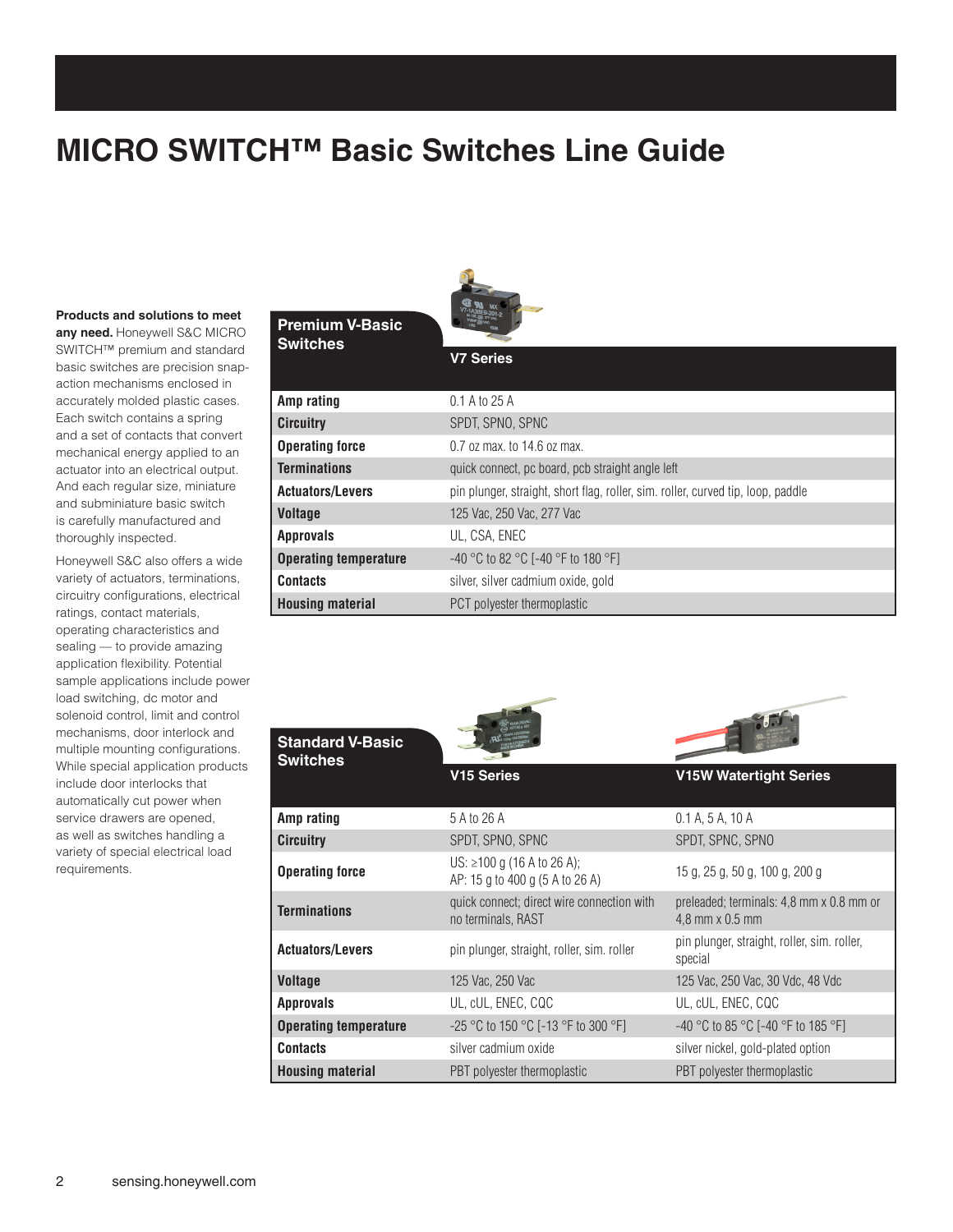## **Honeywell**

| Premium<br><b>Miniatures and</b> |                                                    |                                                                         |
|----------------------------------|----------------------------------------------------|-------------------------------------------------------------------------|
| <b>Subminiatures</b>             | <b>SM Series</b>                                   | <b>SX Series</b>                                                        |
| Amp rating                       | 0.1 A to 11 A                                      | 1 A to 7 A                                                              |
| <b>Circuitry</b>                 | <b>SPDT</b>                                        | SPDT, SPNO                                                              |
| <b>Operating force</b>           | $0.04$ oz to 2 oz                                  | $0.71$ oz to 6 oz                                                       |
| <b>Terminations</b>              | quick connect, solder, pcb                         | quick connect, solder, pcb                                              |
| <b>Actuators/Levers</b>          | pin plunger, straight, roller, sim. roller, paddle | pin plunger, straight, roller, sim. roller, offset flag, crossed roller |
| <b>Voltage</b>                   | 115 Vac, 125 Vac, 250 Vac, 30 Vdc                  | 125 Vac, 250 Vac, 28 Vdc                                                |
| <b>Approvals</b>                 | UL, CSA, ENEC, CE                                  | UL, CSA, ENEC, CE                                                       |
| <b>Operating temperature</b>     | $-55$ °C to 125 °C [-67 °F to 267 °F]              | $-55$ °C to 125 °C [-67 °F to 267 °F]                                   |
| <b>Contacts</b>                  | silver, gold                                       | silver, gold                                                            |
| <b>Housing material</b>          | phenolic                                           | phenolic or valox                                                       |

| <b>Standard</b><br><b>Miniatures and</b> |                                                                         |                                                         |                                                                |                                                         |
|------------------------------------------|-------------------------------------------------------------------------|---------------------------------------------------------|----------------------------------------------------------------|---------------------------------------------------------|
| <b>Subminiatures</b>                     | <b>ZD Series</b>                                                        | <b>ZM Series</b>                                        | <b>ZW Series</b>                                               | <b>ZX Series</b>                                        |
| Amp rating                               | 0.1 A, 3 A                                                              | 0.1 A, 5 A, 10.1 A, 16 A                                | 0.1 A. 5 A                                                     | 0.1 A, 3 A                                              |
| <b>Circuitry</b>                         | <b>SPDT</b>                                                             | SPST, SPDT, SPNO                                        | SPDT, SPNO, SPNC                                               | <b>SPDT</b>                                             |
| <b>Operating force</b>                   | 130 gf to 195 gf                                                        | 0.18 oz to 8.78 oz                                      | 1.94 oz to 7.16 oz                                             | 0.53 oz to 5.3 oz                                       |
| <b>Terminations</b>                      | solder, pcb straight, pcb left<br>angle, pcb right angle, pre-<br>wired | quick connect, solder, pcb                              | quick connect, solder, cable<br>bottom/end.<br>cable side exit | solder, pcb snap-in, pcb left<br>angle, pcb right angle |
| <b>Actuators/Levers</b>                  | pin plunger, straight,<br>sim roller                                    | pin plunger, straight, roller,<br>sim. roller, L-shaped | pin plunger, straight, roller,<br>sim. roller                  | pin plunger, straight,<br>sim. roller, special          |
| <b>Voltage</b>                           | 125 Vac, 12 Vdc                                                         | 125 Vac. 250 Vac.<br>30 Vdc                             | 125 Vac, 250 Vac                                               | 125 Vac, 48 Vdc                                         |
| <b>Approvals</b>                         | UL, cUL, CE, ENEC                                                       | UL, CSA, CE                                             | UL, cUL, CE, ENEC                                              | UL, CSA                                                 |
| <b>Operating temperature</b>             | $-40$ °C to 85 °C<br>$[-40 °F$ to 185 °F]                               | $-25$ °C to 85 °C<br>$[-13 °F$ to 185 °F]               | $-25$ °C to 80 °C<br>[-13 °F to 176 °F]                        | $-25$ °C to 85 °C<br>$[-13 °F$ to 185 °F]               |
| <b>Contacts</b>                          | silver, gold-plated silver                                              | silver, gold-plated silver,<br>silver-tin-indium oxide  | silver, gold-plated silver                                     | silver, gold-plated silver                              |
| <b>Housing material</b>                  | PBT polyester                                                           | polyamide (nylon)                                       | PBT (polyester)                                                | polyamide (nylon)                                       |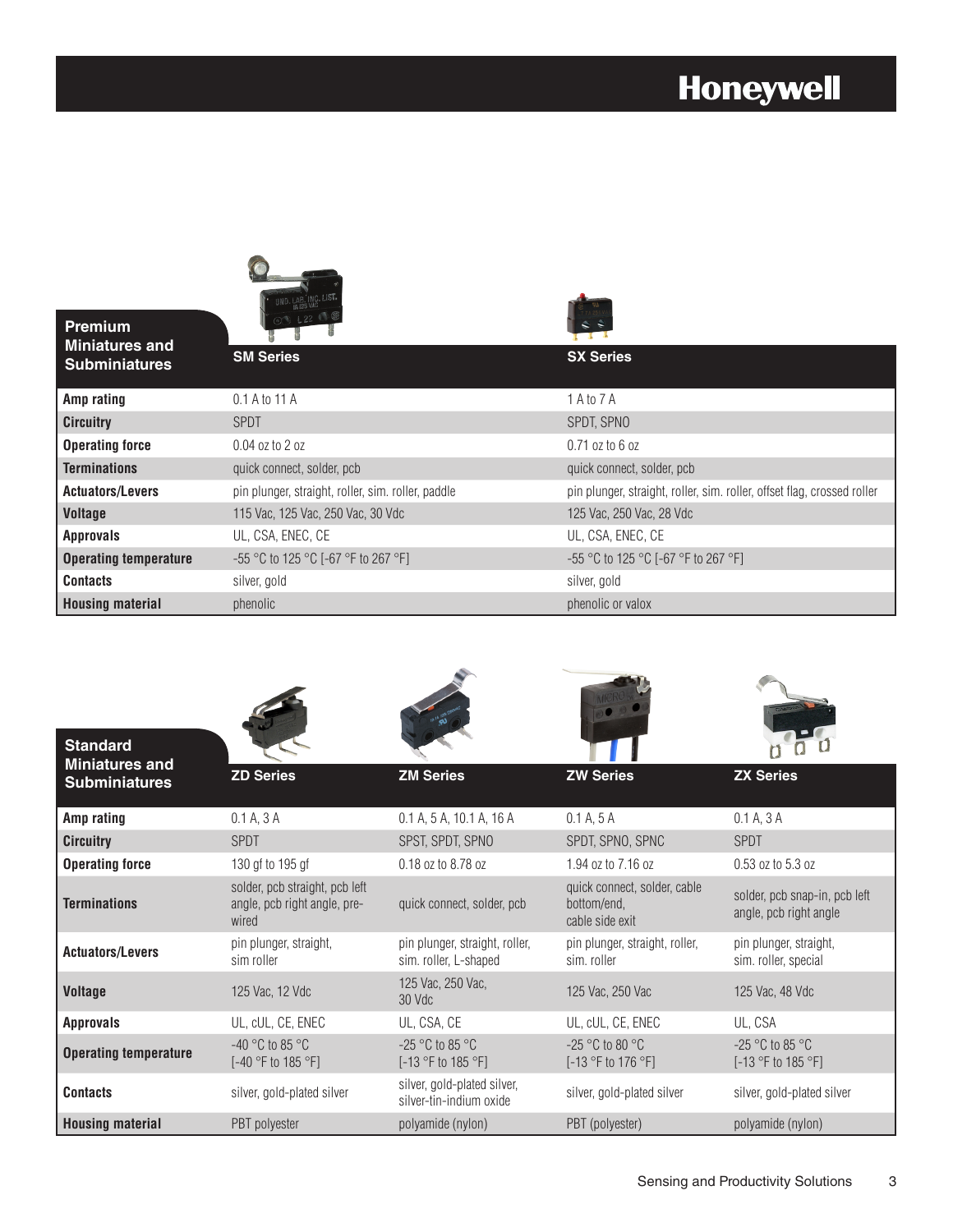### **MICRO SWITCH™ Basic Switches Line Guide**



#### **Premium Large Basic Switches**



| <b>PASIC OWNUTES</b>         | BZ, BA, BM, BE Series                                                                     | <b>DT Series</b>                   |
|------------------------------|-------------------------------------------------------------------------------------------|------------------------------------|
| Amp rating                   | 15 A (BZ); 22 A (BM); 20 A (BA); 25 A (BE)                                                | 10A                                |
| <b>Circuitry</b>             | <b>SPDT</b>                                                                               | <b>DPDT</b>                        |
| <b>Operating force</b>       | 1.0 oz to 28 oz                                                                           | 7.0 oz to 10.0 oz                  |
| <b>Terminations</b>          | quick connect, solder, screw                                                              | screw                              |
| <b>Actuators/Levers</b>      | pin plunger, overtravel plunger, straight, roller, flexible roller leaf,<br>flexible leaf | pin plunger                        |
| <b>Voltage</b>               | 115 Vac. 125 Vac. 250 Vac                                                                 | 250 Vac. 28 Vdc                    |
| <b>Approvals</b>             | UL, CSA, ENEC, CE (varies by model)                                                       | UL, CSA                            |
| <b>Operating temperature</b> | -55 °C to 85 °C [-67 °F to 185 °F]                                                        | -55 °C to 85 °C [-67 °F to 185 °F] |
| <b>Contacts</b>              | silver, silver cadmium oxide                                                              | silver                             |
| <b>Housing material</b>      | general purpose phenolic                                                                  | general purpose phenolic           |

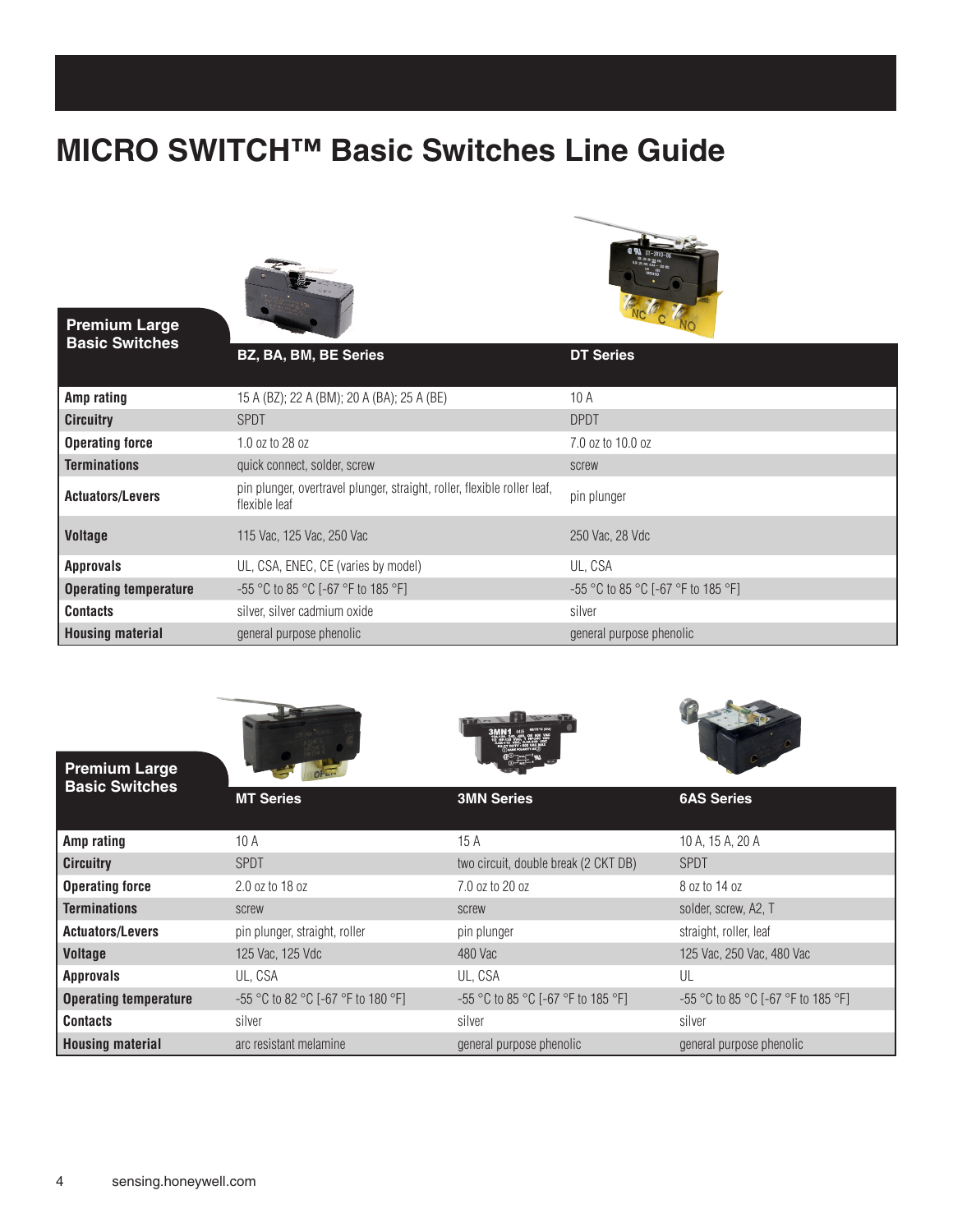## **Honeywell**

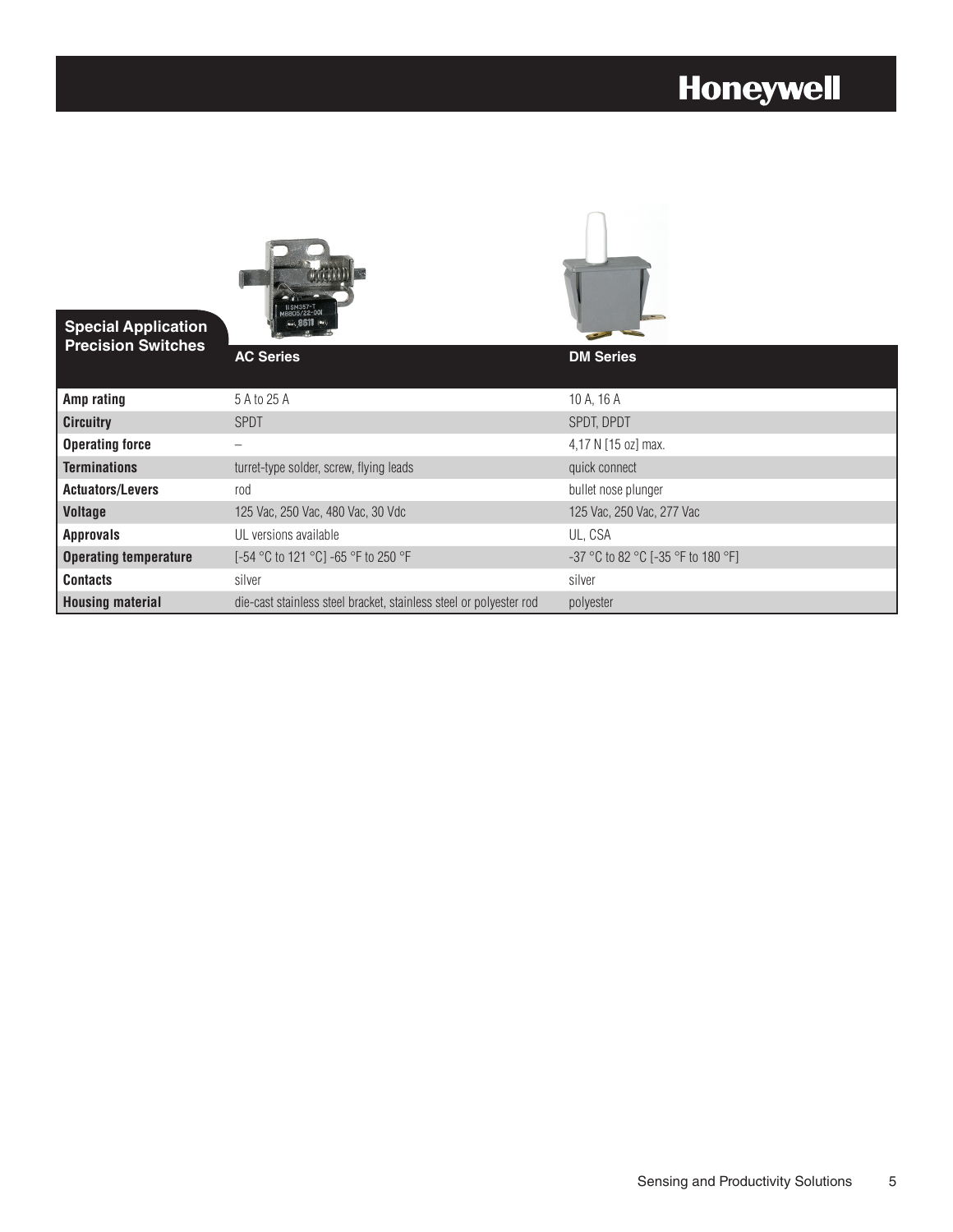#### **SX Series.**

**Features:** Extended operating life • Elongated mounting hole for easier, more accurate mounting • Choice of actuation, electrical termination, and operating characteristics • MIL-PFR-8805 qualified listings available

**Benefits:** Lower operating force provides for enhanced operation and application versatility. Features enhanced precision and repeatability. Covered case construction with molded-in terminals allows for very simple adaptation to the customers' actuation systems. Potential applications include aerospace, instrumentation, appliances, office equipment, medical/ dental equipment, valves, and more.

#### **STANDARD MINIATURE/ SUBMINIATURE SWITCHES ZD Series.**

**Features:** Choice of low energy or power duty electrical ratings (gold-plated or silver contacts) • SPDT circuitry • Choice of ratings, actuation, termination, and operating characteristics

**Benefits:** Used for simple or precision ON/OFF application needs. These switches combine small size and light weight with ample electrical capacity, low cost and long life. Potential applications include automotive, truck, and boat wire harnesses; throttle controls; indicator lights; sub-assemblies for convertible roofs; electrical parking brakes; lock modules for tailgate/trunk; tank and hood latch detection; and, applications where a pre-wired sealed on/off switch is required.

#### **ZM Series.**

**Features:** Choice of low energy or power duty electrical ratings (gold-plated or silver contacts) • SPDT or SPST circuitry available • Choice of ratings, actuation, termination, and operating characteristics

**Benefits:** Used for simple or precision ON/OFF application needs. These switches combine small size and light weight with ample electrical capacity, low cost and long life. Potential applications include vending machines, timing devices, computer/business equipment, HVAC equipment, and more.

#### **ZW Series.**

**Features:** IP67 sealed available • Choice of low energy or power duty electrical ratings (gold-plated or silver contacts) • Single pole double throw (SPDT) circuitry or single pole single throw (SPST) circuitry available • Choice of ratings, actuation, termination and operating characteristics • PBT polyester housing material

**Benefits:** Switches combine small size and light weight with ample electrical capacity, low cost and extended life. Potential applications include appliances, timing devices, office equipment, test instruments communications equipment, valves, and more.

#### **ZX Series.**

**Features:** Subminiature switch • Choice of low energy or power duty electrical ratings (gold-plated or silver contacts) • SPDT or SPST circuitry available • 0.1 A or 3 A ratings • Choice of actuation, termination and operating characteristics • Polybutylene terephthalate housing material

**Benefits:** Switches combine small size and light weight with ample electrical capacity, low cost and long life. Potential applications include appliances, vending machines, timing devices, office equipment, computer/business equipment, test instruments, medical/ dental equipment, communications equipment, HVAC equipment, manually operated devices, and valves.

#### **PREMIUM LARGE BASIC SWITCHES BZ, BA, BM, and BE Series.**

**Features:** Accepted world-wide standard "Large Basic" switch • Low operating

force and differential travel • Extended mechanical life up to 20,000,000 cycles at 95 % survival • Elongated mounting hole for easier, more accurate mounting • Current rating ranges from 15 A to 25 A • Choice of actuation, termination and operating characteristics • High temperature versions (204 °C [400 °F]) available • Momentary or maintained actions

**Benefits:** Through the use of optional seal plungers and covers, switches

are capable of an IP67 rating. Potential applications include irrigation systems, semi-trailer trucks, timing devices, medical/dental equipment, manually operated devices, valves, and more.

#### **DT Series.**

**Features:** Mounting interchangeability with BZ Series switches • Rated for 10 A at 240 Vac • Design permits several wiring combinations

**Benefits:** Consists of two independent single-pole double throw (SPDT) circuits in one housing actuated by one actuator. Terminals are separated by a non-conductive shield to reduce shorting. Potential applications include irrigation systems, semi-trailer trucks, timing devices, office equipment, HVAC equipment, and more.

#### **MT Series.**

**Features:** Mounting interchangeability with BZ/BA Series switches • Rated for 10 A resistive at 125 Vac/Vdc and 3 A resistive at 250 Vdc • Expected mechanical life of 100,000 cycles at 95 % survival • Arcextinguishing design in contact area • Arc-resistant case

**Benefits:** Magnetic blow-out switches designed to switch high capacity (125 Vdc and 250 Vdc) systems. Integral magnet around the contact gap protects the contacts by deflecting the arc. Vented case allows hot arc gasses to escape promoting extended switch life. Potential applications include large dc motors and generators.

#### **3MN Series.**

**Features:** Double-break circuitry • Power load switching capability to 15 A at 600 Vac • Motor handling capacity of 746 W [1 hp] at 240 Vac • Extended mechanical life to 10,000,000 cycles at 95 % survival

• Space between terminals reduces possibility of shorting • Arc-resistant plastic

**Benefits:** Double-break standard basic switches provide easy gang mounting. Potential applications include mechanisms on machine tools, presses, and other industrial equipment.